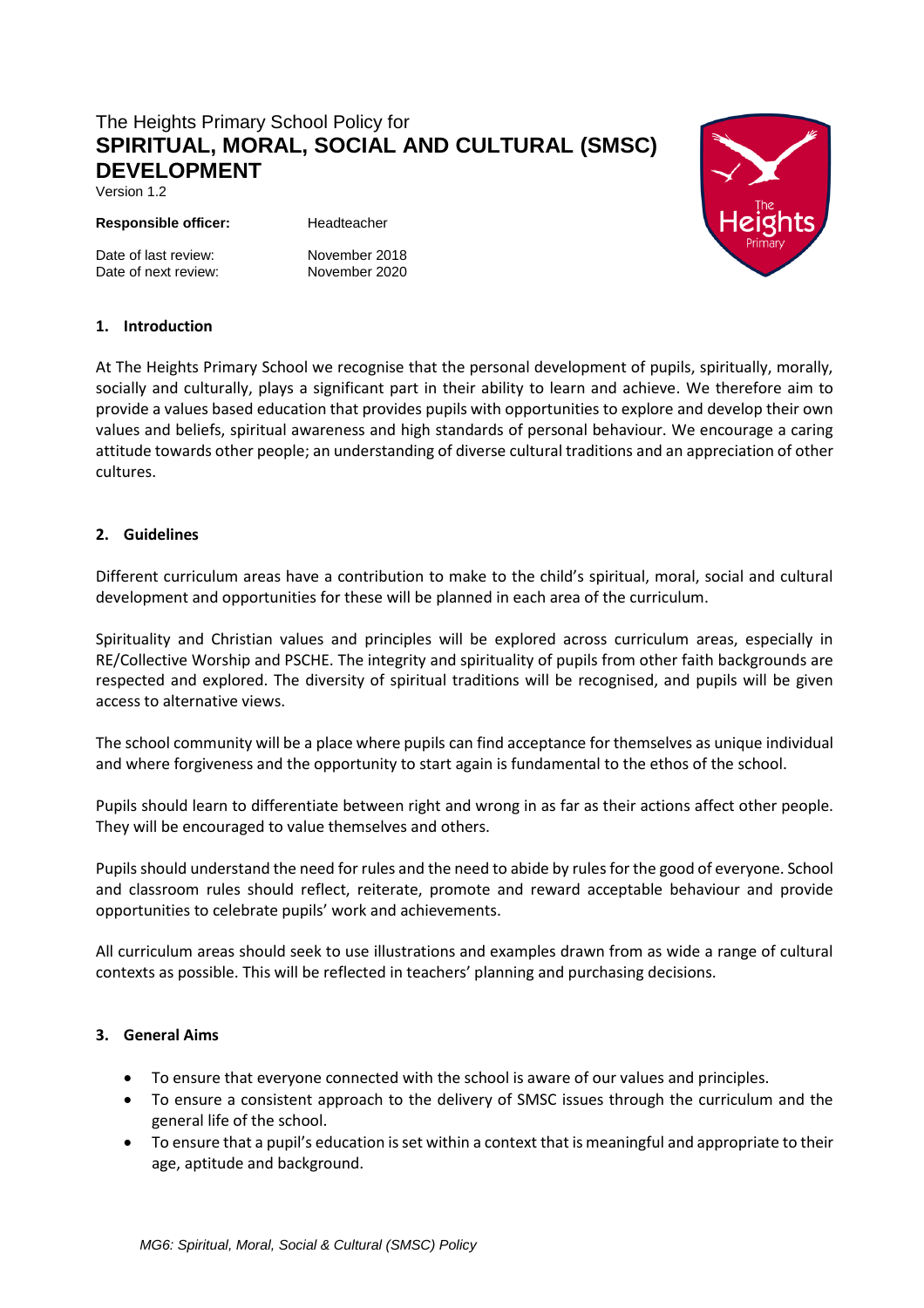- To ensure that pupils know what is expected of them and why.
- To give each pupil a range of opportunities to reflect upon and discuss their beliefs, feelings and responses to personal experience.
- To enable pupils to develop an understanding of their individual and group identity.
- To enable pupils to begin to develop an understanding of their social and cultural environment and an appreciation of the many cultures that now enrich our society.
- To give each pupil the opportunity to explore social and moral issues, and develop a sense of social and moral responsibility.

The four core areas of SMSC are:

- 1. Spiritual Development
- 2. Moral Development
- 3. Social Development
- 4. Cultural Development

Appendix 1 further outlines learning opportunities for each of the four core areas of SMSC as well as giving practical examples.

# **4. Teaching and Organisation**

Development in SMSC will take place across all curriculum areas, within activities that encourage pupils to recognise the spiritual dimension of their learning, reflect on the significance of what they are learning, and to recognise any challenges that there may be to their own attitude and lifestyle. All curriculum areas should seek illustrations and examples drawn from as wide a range of cultural contexts as possible.

Class discussions and circle time will give pupils opportunities to:

- Talk about personal experiences and feelings;
- Express and clarify their own ideas and beliefs;
- Speak about difficult events: e.g. bullying, death etc.
- Share thoughts and feelings with other people;
- Explore relationships with friends/family/others;
- Consider others' needs and behaviour;
- Show empathy;
- Develop self-esteem and a respect for others;
- Develop a sense of belonging;
- Develop the skills and attitudes that enable pupils to develop socially, morally, spiritually and culturally – e.g. empathy, respect, open mindedness, sensitivity, critical awareness.

Many curriculum areas provide opportunities to:

- Listen and talk to each other;
- Learn an awareness of treating all as equals, and accepting people who are physically or mentally different;
- Agree and disagree;
- Take turns and share equipment;
- Work co-operatively and collaboratively.

#### **5. Community Links**

The development of a strong home-school link will be fostered and is regarded as very important, enabling families and teachers to work in an effective partnership to support the pupil.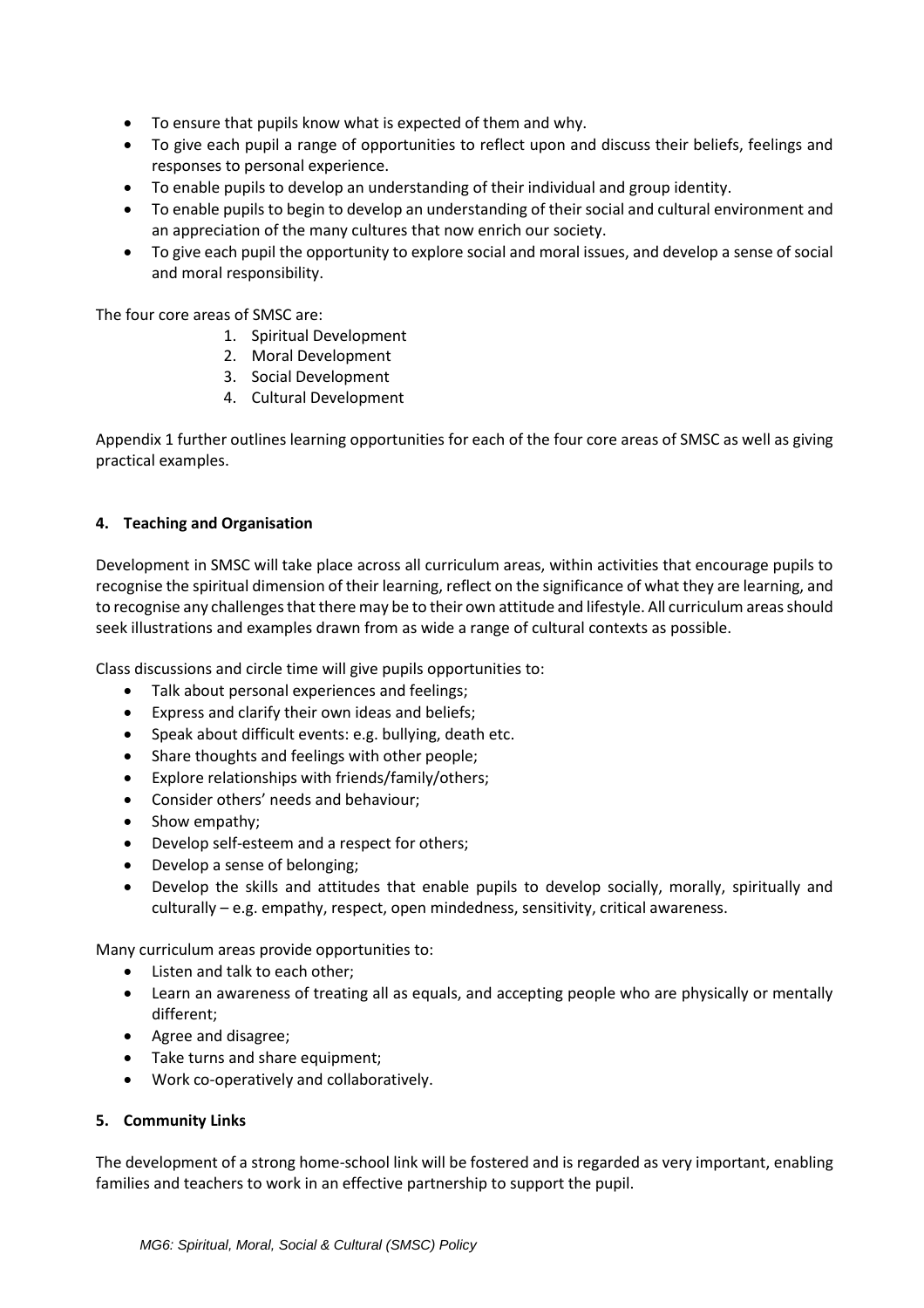Pupils will be taught to appreciate both their local and wider communities and to develop a sense of responsibility to them.

Visitors are welcomed into school and links will be developed with the wider community.

Links will be developed with the local churches in Caversham and the surrounding area.

#### **6. Monitoring and Evaluation**

Provision for SMSC is monitored and reviewed on a regular basis. This is achieved by:

- Monitoring of lesson plans and teaching and learning by co-ordinator/headteacher/ governor;
- Regular discussion at staff and governors' meetings;
- Audit of policies and schemes of work;
- Sharing of classroom work and practice;
- Audit of Collective Worship policy and practice;
- Regular inclusion on SDP.

# **7. Conclusion**

High standards in the area of SMSC development will be sought and maintained by making explicit the school's values.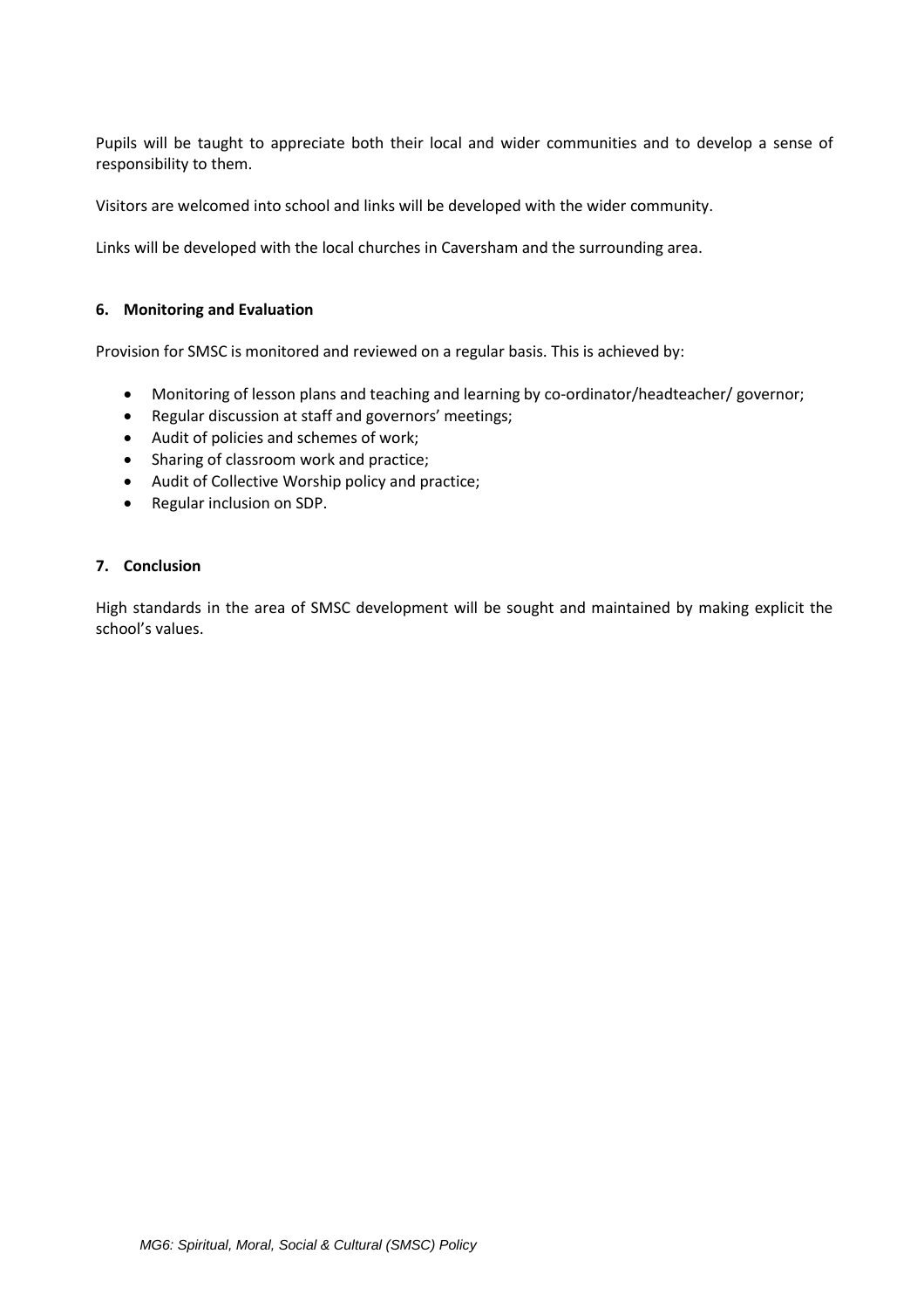# **APPENDIX 1 - Learning Opportunities**

#### *Spiritual*

- To sustain their self-esteem:
	- o Climate of praise: personal targets, stickers, certificates, Headteacher awards, praise in class and assembly, whole school merit system, displays in class and school.
	- o Showing work to class, whole school in assembly, to Headteacher.
	- o Staff who aim to praise and educate first.
	- o Staff who listen to and respond to pupils' ideas and concerns.
	- o Staff who allow for spontaneity.
- Develop their capacity for critical and independent thought:
	- o School Council, Eco Council and Ambassador Roles.
	- o Pupils who volunteer to support school clubs.
- Foster pupils emotional life and express feelings:
	- o Circle time.
	- o Class and school rewards
	- o Collective worship/assemblies.
- Experience moments of stillness and reflection:
	- o Prayer in assembly; quiet time in class (circle times) planned into weekly timetable/lessons.
	- o Stillness, contemplation in RE lessons.
- Discuss their beliefs, feelings, values and responses to personal experiences:
	- o Show and tell; circle time; class and school council and class discussion.
	- o Beliefs and values in curriculum: i.e. self-expression in art.
	- $\circ$  Beliefs, values from other religions, the similarities, core beliefs (the 10 commandments, 8fold path etc).
	- o Class story.
- Form and maintain worthwhile and satisfying relationships:
	- o Working individually, pairs, teams etc.
	- o Staff as positive role models.
	- o Staff who are consistent/fair when dealing with others.
- Reflect on, consider and celebrate the wonders and mysteries of life:
	- o Awe and wonder activities in curriculum and RE, class and circle time.
	- o Time to reflect upon, appreciate and begin to understand terms such as 'beauty', 'truth', 'love', 'good/bad', paradoxes, ambiguities and mysteries.

#### *Moral*

- Recognise the unique value of each individual:
	- o Congratulating others, rights thoughts and praise.
	- o Class praise in lessons, praise for achievements as well as attainment.
	- o Sporting and talents celebrated in assemblies and newsletters.
- Listen and respond appropriately to the views of others:
	- o Circle time, school council, class council, in all lessons especially plenary.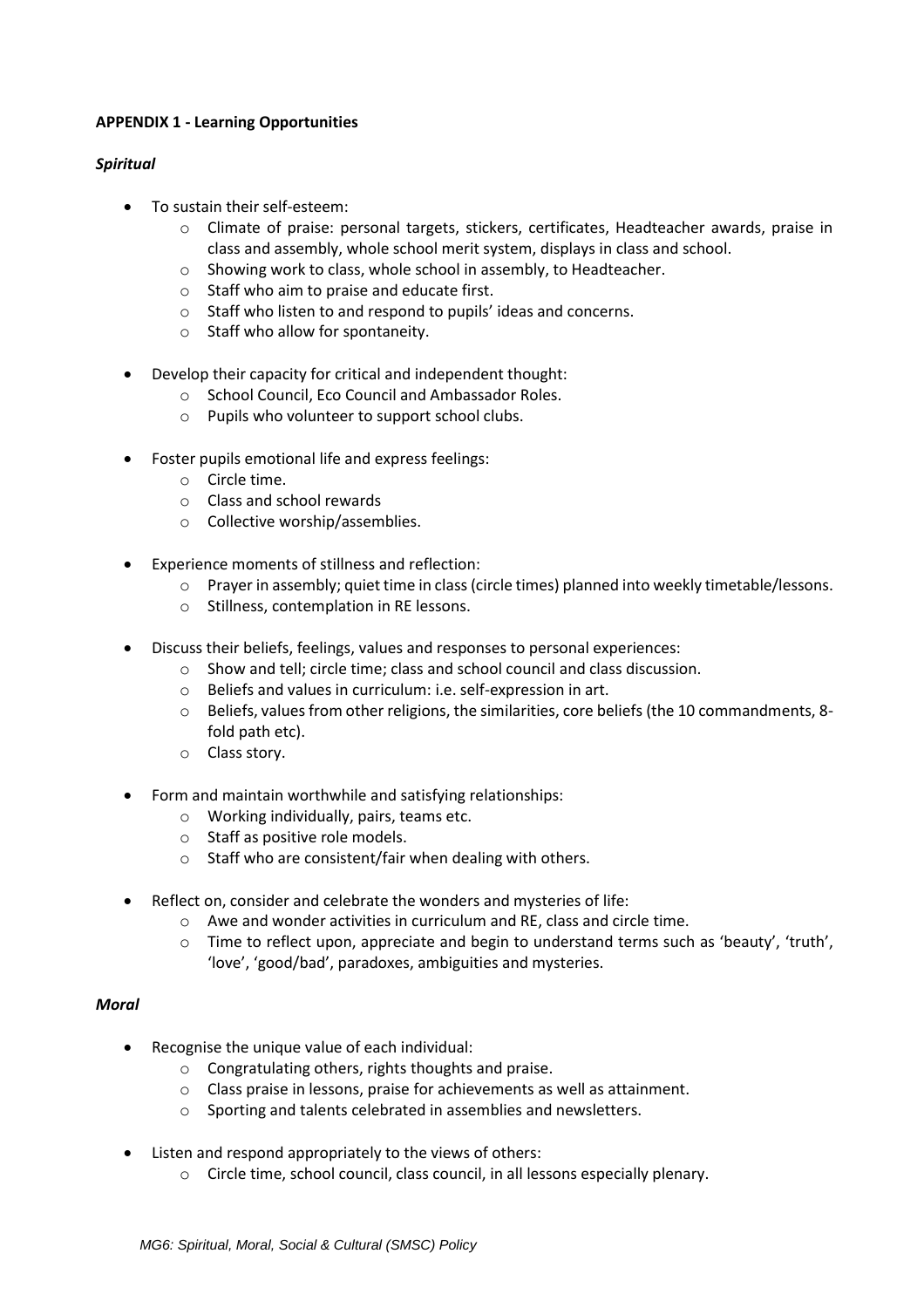- o Willingness to express their thoughts and feelings.
- o Opportunities in lessons to take part.
- o That active learning includes listening as well as taking part.
- o Appreciate the moral dimension to curriculum subjects: e.g. PE rules, Science genetics, History – slavery.
- Gain the confidence to cope with setbacks and learn from mistakes:
	- $\circ$  In all activities pupils are expected to try, to have a go, secure in the knowledge that they can learn from 'failure'.
	- $\circ$  That when pupils make poor behavior choices they are given the opportunity to apologise and try again.
- Distinguish between right and wrong:
	- o Clear moral/positive behaviour code.
	- o Positive Behaviour Policy: 3 intervention strategy: pupils to think about what they did, who and what they will do next time. Emphasis on pupil coming up with ideas.
	- $\circ$  Pupils to think actions through, recognise their actions are chosen and there are consequences both positive and negative.
	- o Playground rules.
	- o Class Rules.
- Show respect for the environment:
	- o Eco Council: run by staff and pupils, identifying needs/changes.
	- o Recycling: paper, fruit etc.
	- o Gardening club.
- Make informed and independent judgements:
	- o Eco Committees, School Councils.
	- o Bring suggestions to Headteacher and Governors.

#### *Social*

- Develop an understanding of their individual and group identity:
	- o Methods of working in class: individual, pairs, groups, class, cross-year groups.
	- o Events specifically for split cohorts/year groups.
	- o Team events: sports day, reward system.
	- o Assemblies to develop whole school identity.
	- o School and class rules.
	- o Racial, religious, gender or social equality in lessons, school life.
	- o School Council, elections.
	- o Year groups working together on special days.
	- o Christmas and school plays.
	- o Playground rules.
	- o Social skills group when required.
- Learn about service in the school and wider community:
	- o Preparation for assembly.
	- o Class/school monitors and Ambassadors.
	- o Council and Committee work.
	- o Cleaning up class and school, volunteering to help other class teachers prepare for lessons.
	- o Playground Ambassadors at playtime.